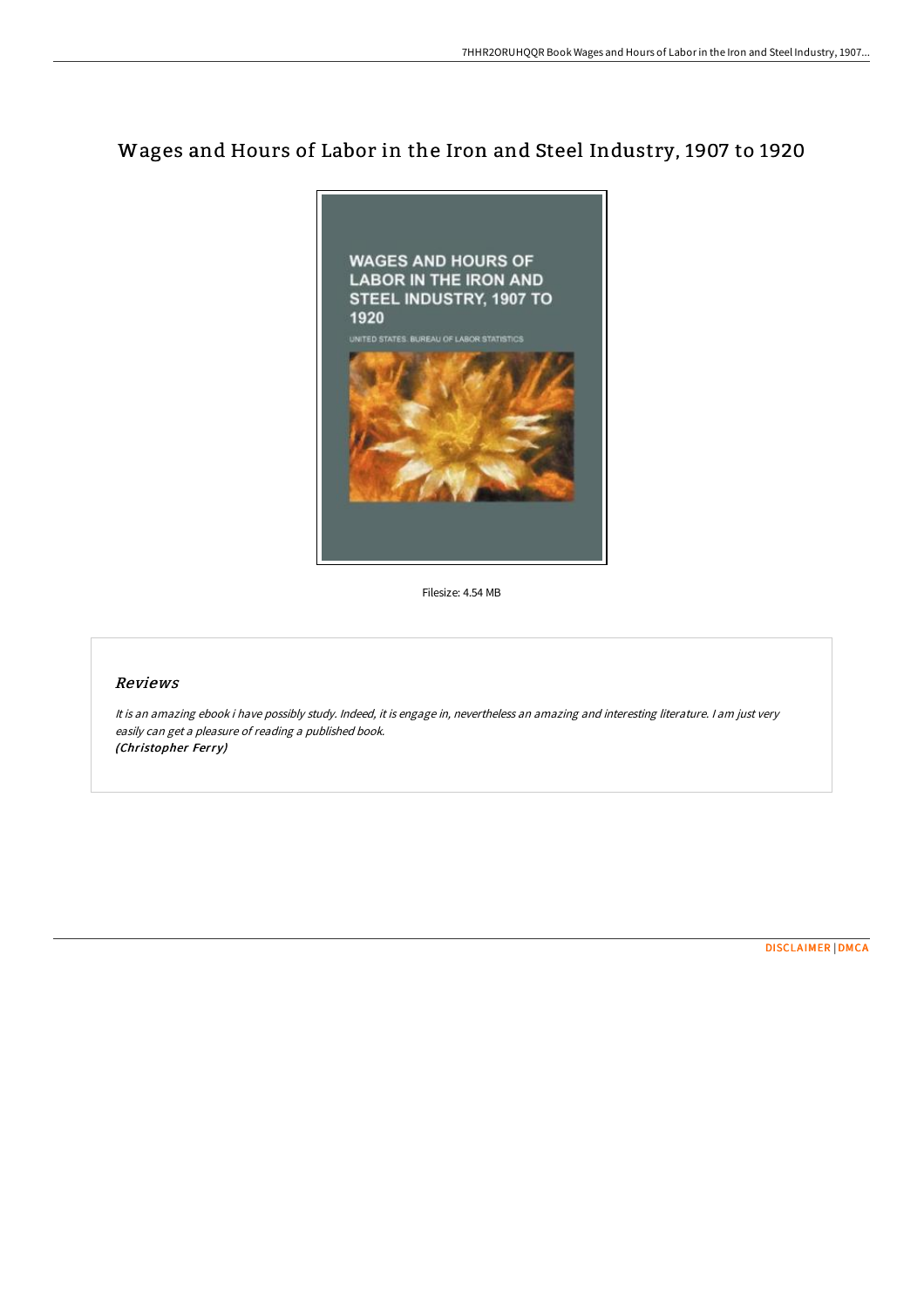#### WAGES AND HOURS OF LABOR IN THE IRON AND STEEL INDUSTRY, 1907 TO 1920



To get Wages and Hours of Labor in the Iron and Steel Industry, 1907 to 1920 eBook, please click the hyperlink beneath and save the document or get access to other information which might be related to WAGES AND HOURS OF LABOR IN THE IRON AND STEEL INDUSTRY, 1907 TO 1920 book.

Rarebooksclub.com, United States, 2012. Paperback. Book Condition: New. 246 x 189 mm. Language: English . Brand New Book \*\*\*\*\* Print on Demand \*\*\*\*\*.This historic book may have numerous typos and missing text. Purchasers can download a free scanned copy of the original book (without typos) from the publisher. Not indexed. Not illustrated. 1922 Excerpt: . and 5 nights alternately, or 6 days and 6 nights with one extra turn every fourth week. The 12-hour turn was most common among all of the alternating employees, except those working 7 turns per week. A total of 782, or 60 per cent of the 6-day workers, and 1,377, or 49 per cent of those working 7 days and 6 nights, alternately worked a 12-hour turn, while 1,970, or 77 per cent of the 7-day workers, worked on turns of 8 hours. The length of the day turn is not always the same as that of the night turn, as shown by the fact that 1,928, or 29 per cent of the total number of employees, worked turns of different lengths, 910 working 11 hours when on day turn and 13 hours when on night turn, and 841 working 10 hours on day turn and 14 hours on night turn. Of the 868 persons who worked days only, 71 per cent worked 6 days per week, 25 per cent worked 7 days, and 4 per cent alternated from 6 days one week to 7 days the next. A short workday predominated among these employees, as 260 worked 9 hours per day, 244 worked 10 hours, and 96 worked 8-hour shifts. A total of 37, or 80 per cent of the 46 employees reported as working night turns only, worked 6 nights per week and of that number 17 worked 11 hours Eer night, 9...

Read Wages and Hours of Labor in the Iron and Steel [Industr](http://techno-pub.tech/wages-and-hours-of-labor-in-the-iron-and-steel-i.html)y, 1907 to 1920 Online B [Download](http://techno-pub.tech/wages-and-hours-of-labor-in-the-iron-and-steel-i.html) PDF Wages and Hours of Labor in the Iron and Steel Industry, 1907 to 1920